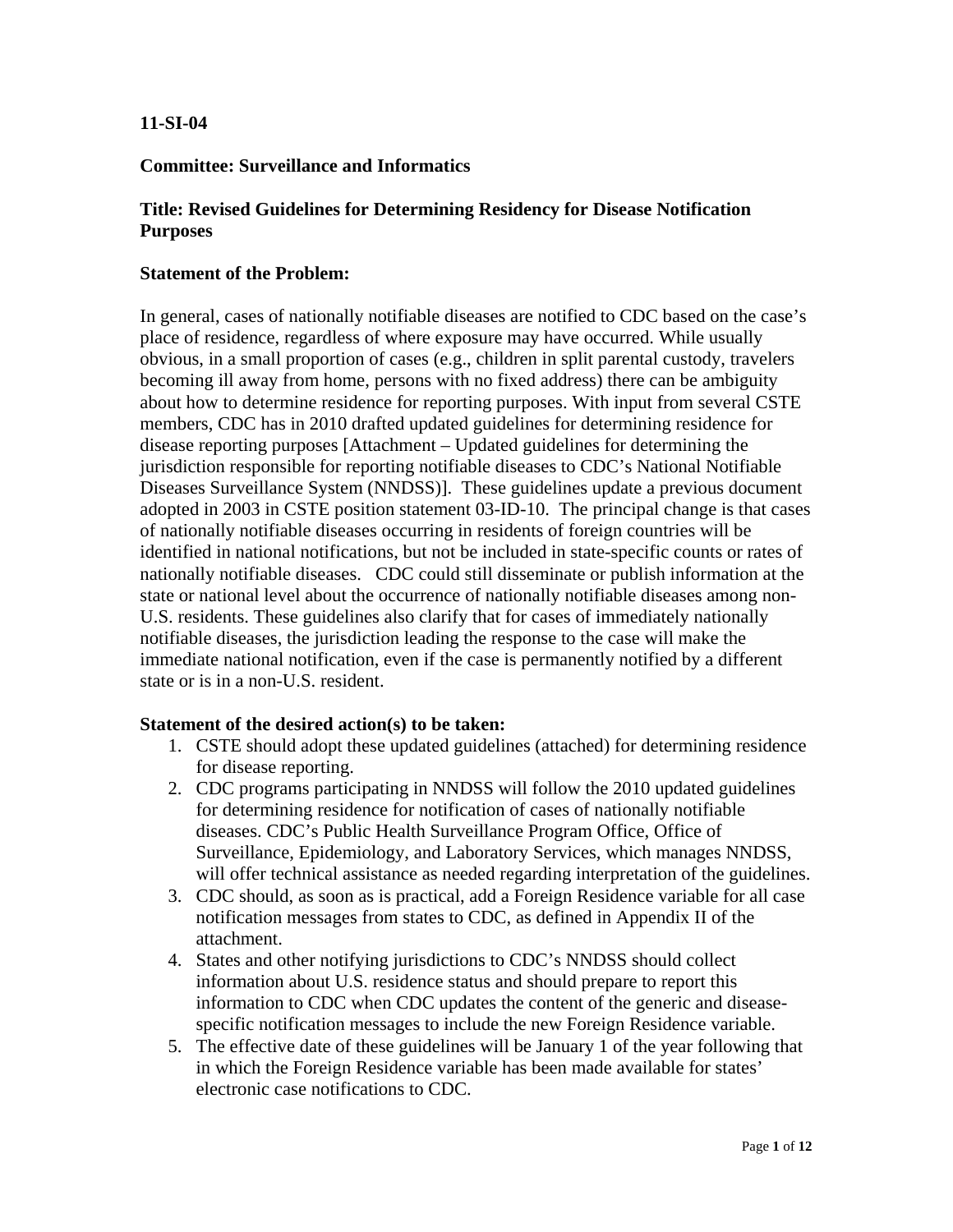## **Public Health Impact:**

Adapting these guidelines is not expected to significantly alter broad geographic patterns of disease incidence. However adapting these uniform guidelines is expected to help clarify and streamline local decision-making about a small number of cases each year. In some cases there is no one "right" answer to the question of residency. The revised guidelines will help ensure complete notification and avoid duplicate notification of cases with ambiguous residency—achieving consistency without any need to agonize over each determination.

**Reference**: 03-ID-10 Revised Guidelines for Determining Residency for Disease Reporting Purposes.

## **Agencies for Response:**

(1) Steve Thacker, MD, M.Sc,

Director, Office of Surveillance, Epidemiology, and Laboratory Services, CDC 1600 Clifton Road MS/E78 Atlanta, GA 30333 404-498-6001 (phone) sbt1@cdc.gov

# **Agencies for Information:**

(1) Paul Jarris

 Executive Director Association of State and Territorial Health Officials 2231 Crystal Drive, Suite 450 Arlington, VA 22202 202-371-9090 pjarris@astho.org

(2) James Buehler, MD, MPH

Acting Director, Public Health Surveillance Program Office, CDC 1600 Clifton Road MS/E90 Atlanta, GA 30333 404.498.6682 jwb2@cdc.gov

## **Submitting Author:**

(1) Richard S. Hopkins, MD, MSPH Acting State Epidemiologist Florida Department of Health 4052 Bald Cypress Way Bin # A-12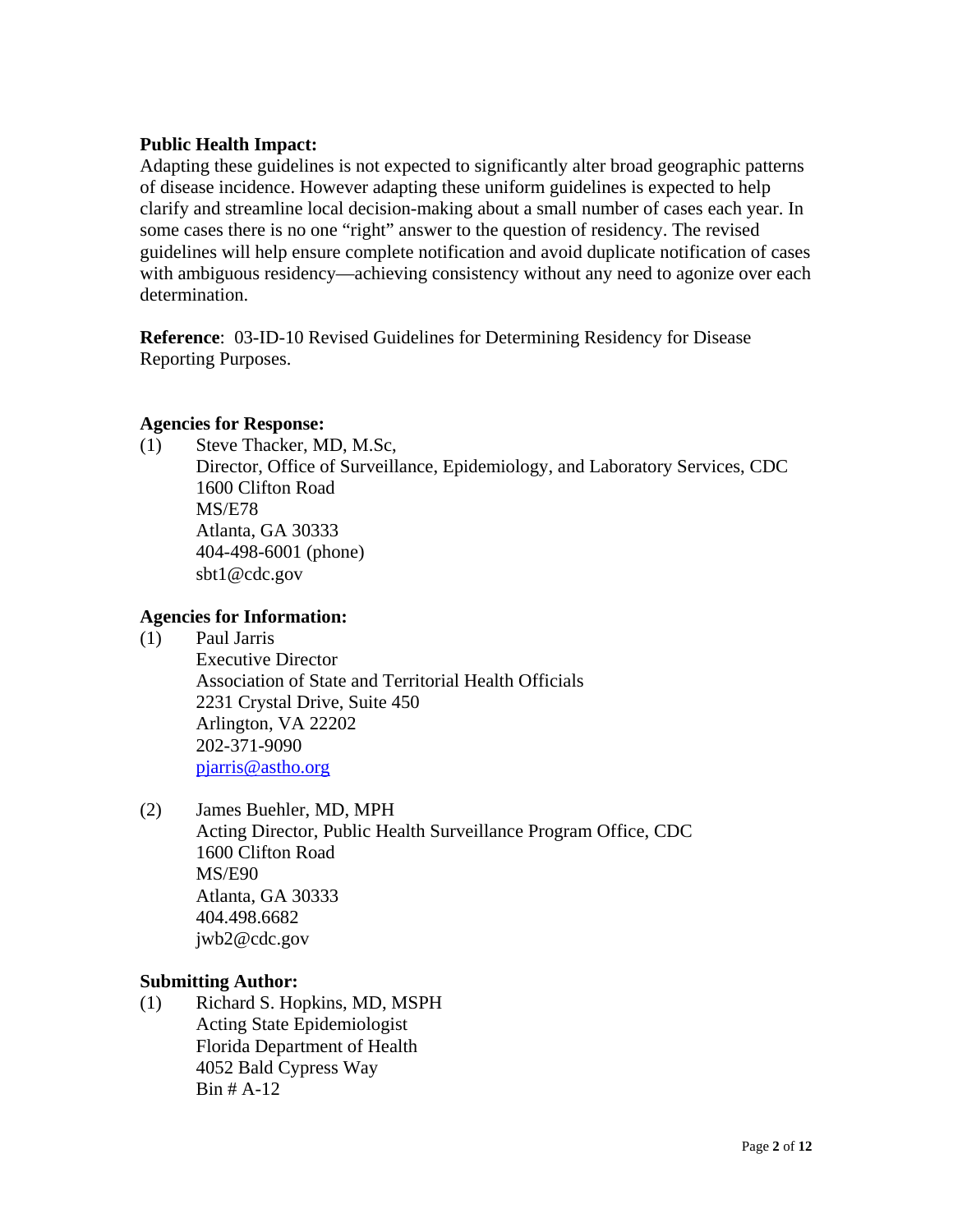Tallahassee, FL 32399-1720 850-245-4412 Richard\_hopkins@doh.state.fl.us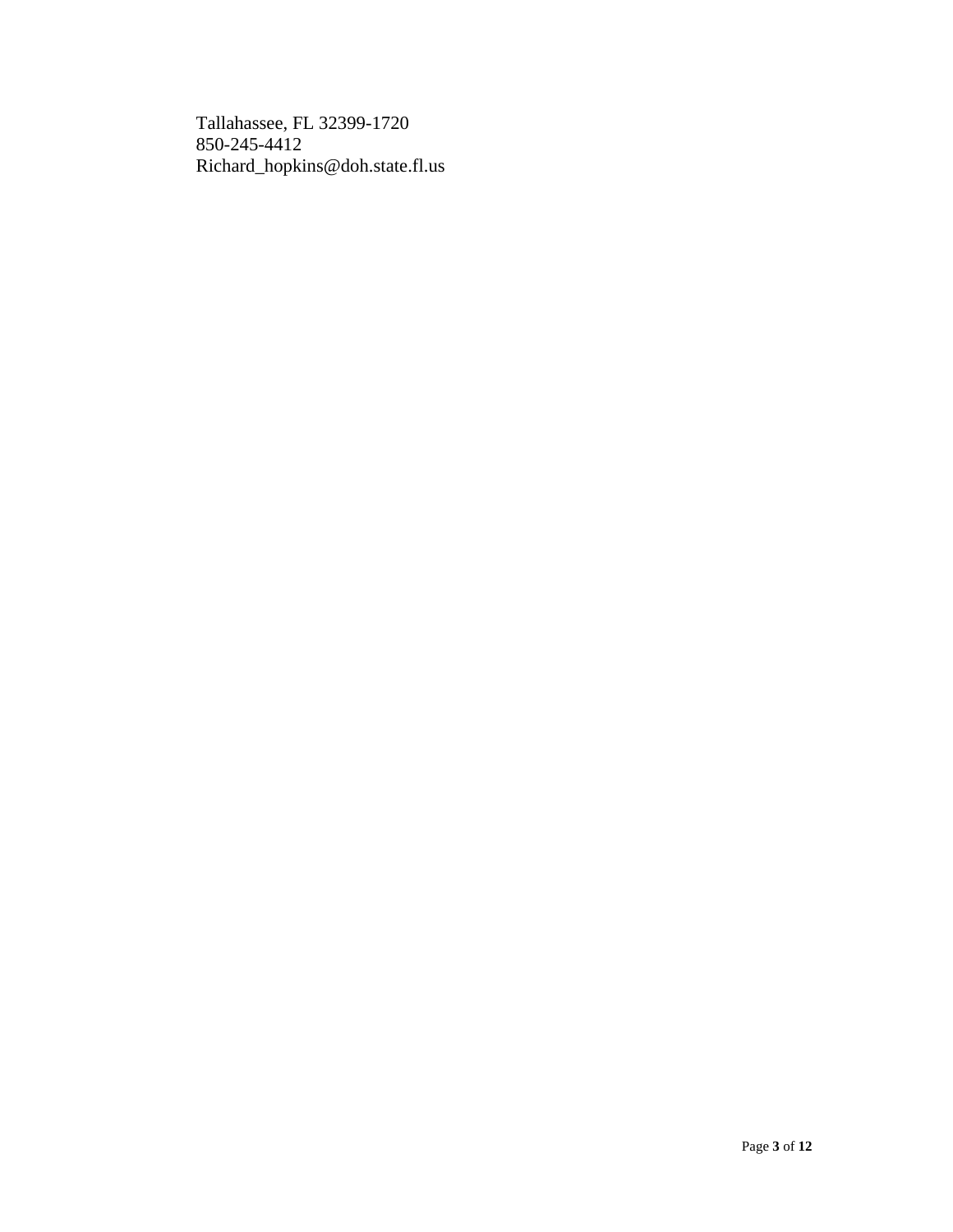## **ATTACHMENT**

## **Updated guidelines for determining the jurisdiction responsible for reporting notifiable diseases to CDC under the National Notifiable Diseases Surveillance System (NNDSS)**

### Effective Date:

### **Summary of updated guidelines**

For purposes of notifiable disease reporting to CDC, cases should be reported by the jurisdiction of the person's "usual residence" at the time of disease onset. For most people, usual residence is obvious and unambiguous. However, situations do arise for many people in which usual residence is less clear. The following guidelines are intended to provide uniform standards for determining usual residence for disease reporting purposes. The guidelines are modeled after provisions developed for the U.S. Census. The overarching aim of these guidelines is that all cases should be reported, but no case should be reported by multiple jurisdictions. It is important to note that following these guidelines may result in cases being reported by a jurisdiction other than where the infection was acquired. In such instances, other variables can be used to reflect "imported" infections acquired outside the jurisdiction reporting the case.

For instances in which usual residence remains ambiguous, the public health jurisdictions involved should discuss the situation and come to agreement on which jurisdiction will report the case, based on the principles contained in these guidelines. When jurisdictions cannot agree, the Public Health Surveillance Program Office (PHSPO),Office of Surveillance, Epidemiology, and Laboratory Services (OSELS), Centers for Disease Control and Prevention (CDC) is willing to arbitrate the is agreement and recommend a reporting jurisdiction.

#### **I. Rationale for basing disease reporting guidelines on U.S. Census residency rules.**

Although not developed specifically for disease surveillance purposes, residency rules used by the U.S. Census have been developed over many years to account for most circumstances of ambiguous residence. In addition, since notifiable disease data are often combined with population data, case notification guidelines based on census residence rules will contribute toward greater consistency in the numerator and denominator data used in disease rates.

### **II. Concept of usual residence**

Usual residence is defined as the place where the person lives and sleeps most of the time, which is not necessarily the same as the person's voting residence, legal residence, or the place where they became infected with a notifiable disease. Determining usual residence for most people is easy and unambiguous. However, the usual residence for some people is not obvious. A few examples are people without housing, commuter workers, retirees who spend the winter months in warmer climates ("snowbirds"), college students, military personnel, and migrant workers.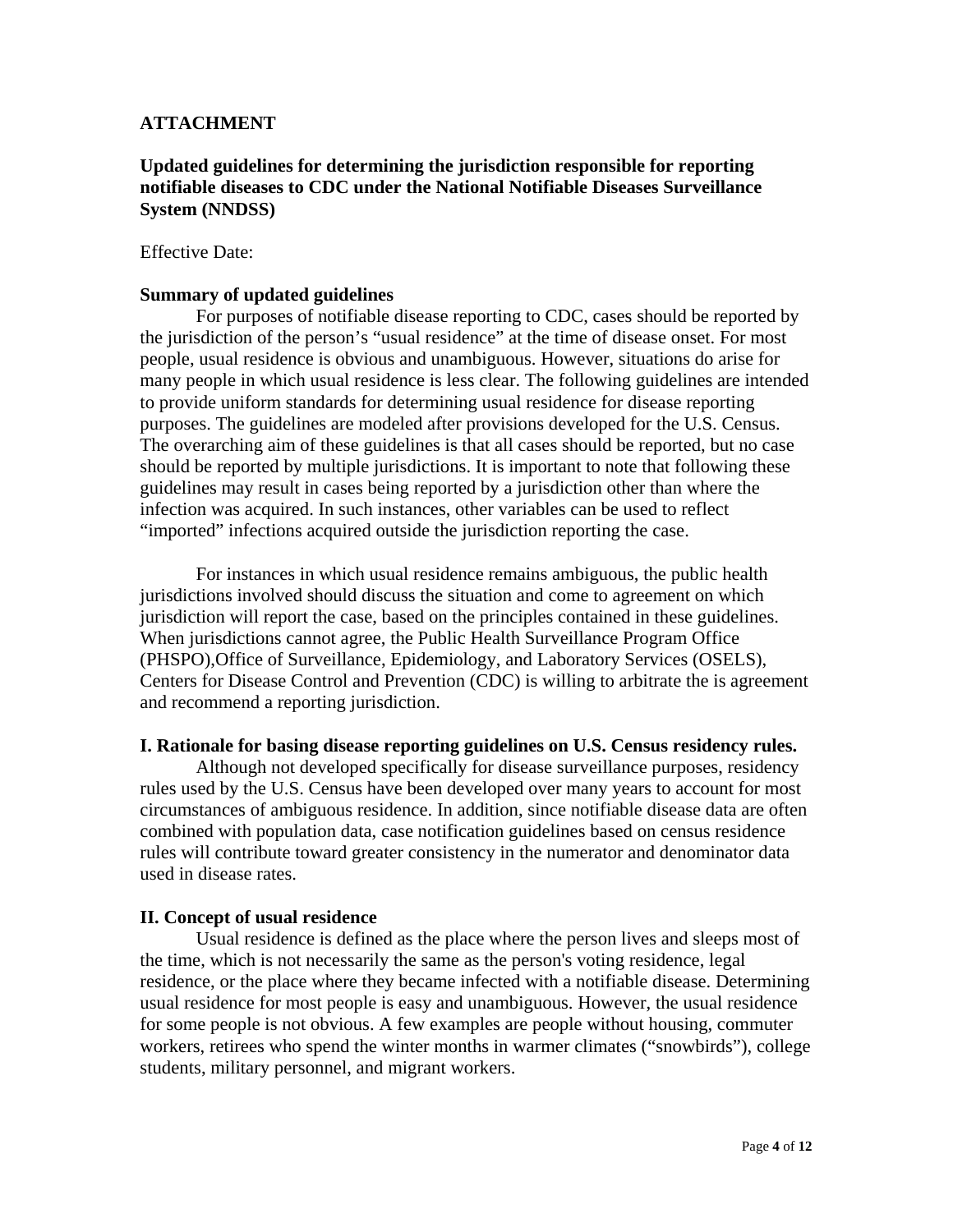### **III. Parameters for disease reporting**

It is important to note that national case notification is not intended to capture the location of exposure per se. If the patient is known to have acquired their infection outside the reporting jurisdiction, the IMPORTED variable should be used in the National Electronic

Telecommunications System for Surveillance (NETSS) or the National Electronic Disease Surveillance System (NEDSS) variable INV152 (Case Disease Imported Code) in the PHIN Generic or Disease-Specific Case Notification Message should be used to reflect acquisition of infection outside the reporting jurisdiction. Additional guidance on use of the IMPORTED variable based on the NETSS and NEDSS messages is provided in Appendix I.

 To determine usual residence, it is necessary to define a fixed *reference point* in time, analogous to the "census day" used for the census. In addition, for persons who regularly move between residences, it may be necessary to consider a *reference period*  preceding the fixed reference point.

## **A. Reference Point**

 Date of symptom onset is selected as the reference point for establishing "usual residence." If date of symptom onset is not available, the date of diagnosis, lab result or the first case report to the health department is recommended, in that order, as the reference point. This is consistent with the use of the EVENTDATE field in NETSS, which gives priority to the "earliest known date associated with this incidence of disease." The advantages to using symptom onset as the reference point rather than diagnosis date are that onset is a more meaningful date from an epidemiological point of view (i.e. more proximal to the date of exposure). In addition, date of diagnosis is frequently unavailable or even non-existent, particularly for cases that are not labconfirmed or physician-diagnosed (e.g., epi-linked cases identified during an outbreak investigation).

## **B. Reference Period**

 If the person is on a regular schedule or cycle for moving between two or more residences, a reference period preceding onset date may be necessary to determine usual residence. Ideally this reference period might coincide with the incubation period of the disease being reported. However, given the variability and uncertainty of incubation periods for the range of notifiable diseases, basing the reference period on disease specific incubation periods would be unnecessarily complicated and impractical. Therefore, we propose defining the reference period consistent with Census Bureau rules, based on the cycle that an individual has for moving between residences. This cycle could be weekly, monthly, yearly, or some other interval. Again, reference period is only relevant for determining usual residence for individuals with a regular cycle for moving back and forth between two or more residences. When the individual takes up a new residence for an indefinite period without intending to return to the previous residence, the jurisdiction of the new residence will be the recommended reporting authority, even if this change of residence occurred shortly before disease onset.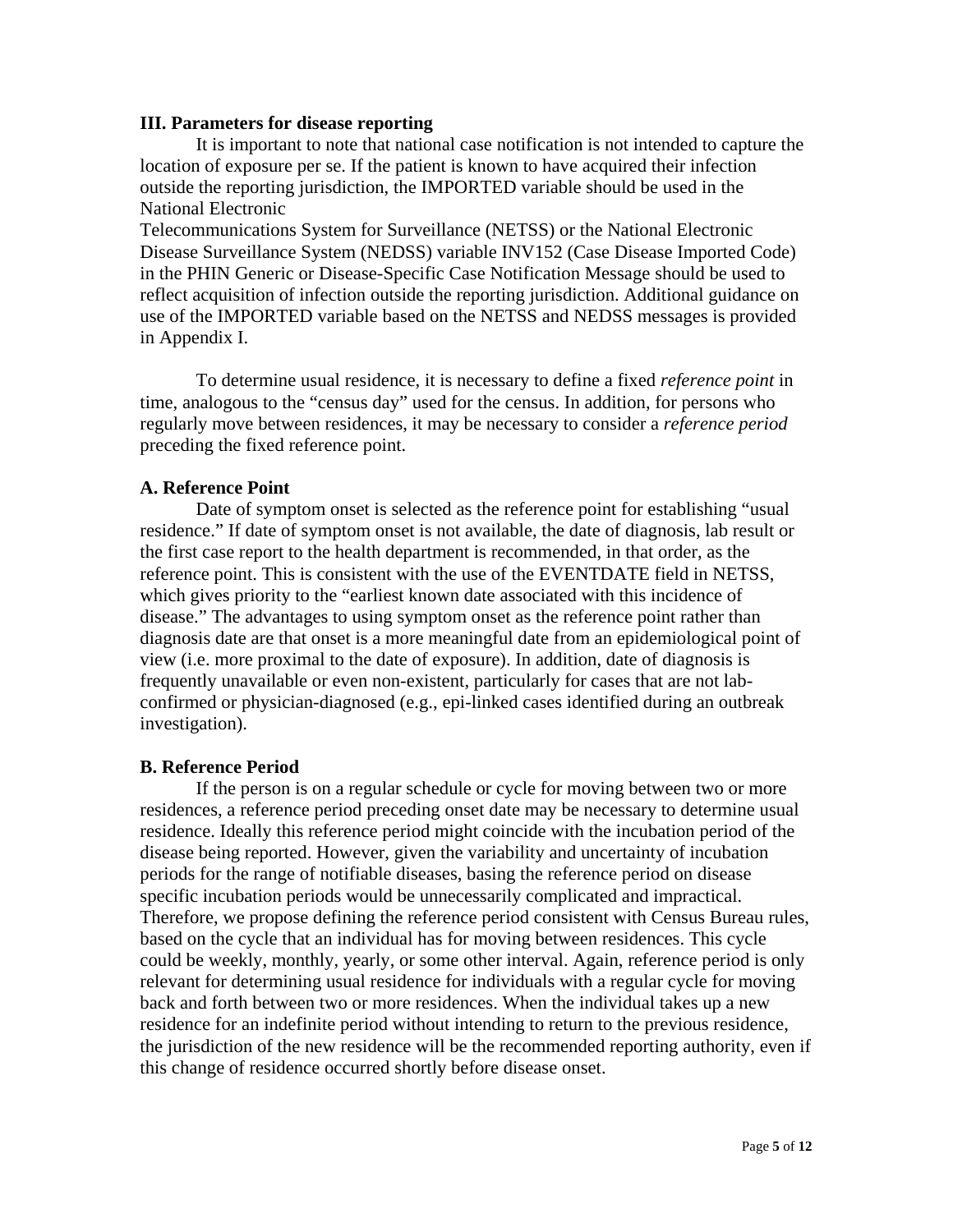### **IV. Specific guidelines for determining usual residence at time of symptom onset, for national notification of cases of routinely nationally notifiable diseases (NND)**

Note that cases of NND included in scenarios IV.A through IV.I below should be included in state-specific counts or rates of NND**.** However, cases of NND included in scenario IV.J should not be included in state-specific counts or rates of NND.

### **A. U.S. residents away on vacation or business**

Case notifications to CDC for cases of NNDs in U.S. residents temporarily away on vacation or a business trip at the time of disease onset should be made by the jurisdiction of their usual residence.

### **B. U.S. residents without housing**

Cases notifications to CDC for cases of NNDs in U.S. residents without a usual residence should be made by the jurisdiction where they were staying on the day of disease onset.

## **C. U.S. residents with multiple residences**

1. Case notifications to CDC for cases of NNDs in U.S. residents occurring in commuter workers living away part of the week while working (on a weekly cycle) should be made by the jurisdiction where they stay most of the week.

2. Case notifications to CDC for cases of NNDs in U.S. residents who live in one state most of the year but who regularly spend part of the year in another state (e.g., snowbirds) can be said to have an annual cycle and should be made by the jurisdiction of the residence where they live most of the year.

3. Cases notifications to CDC for cases of NNDs in in children in joint custody should be made by the jurisdiction of the residence where they live most of the time. If the time is equally divided, the notification is made by the jurisdiction where they were staying at the time of disease onset.

4. Case notifications to CDC for cases of NNDs in people who move between residences without any regular cycle should be made by the jurisdiction of the residence where they live most of the time. If their time is equally divided, notify based on where they were staying at the time of disease onset.

### **D. U.S. resident students**

1. Case notifications to CDC for cases of NNDs in college or boarding school students on a typical yearly academic cycle should be made by the jurisdiction of the residence where the students live most of the year.

2. If cases occur in an individual who is an intermittent or part-time student without a regular cycle for moving between parental and school residences, then the jurisdiction where they were living at the time of disease onset should make the notification.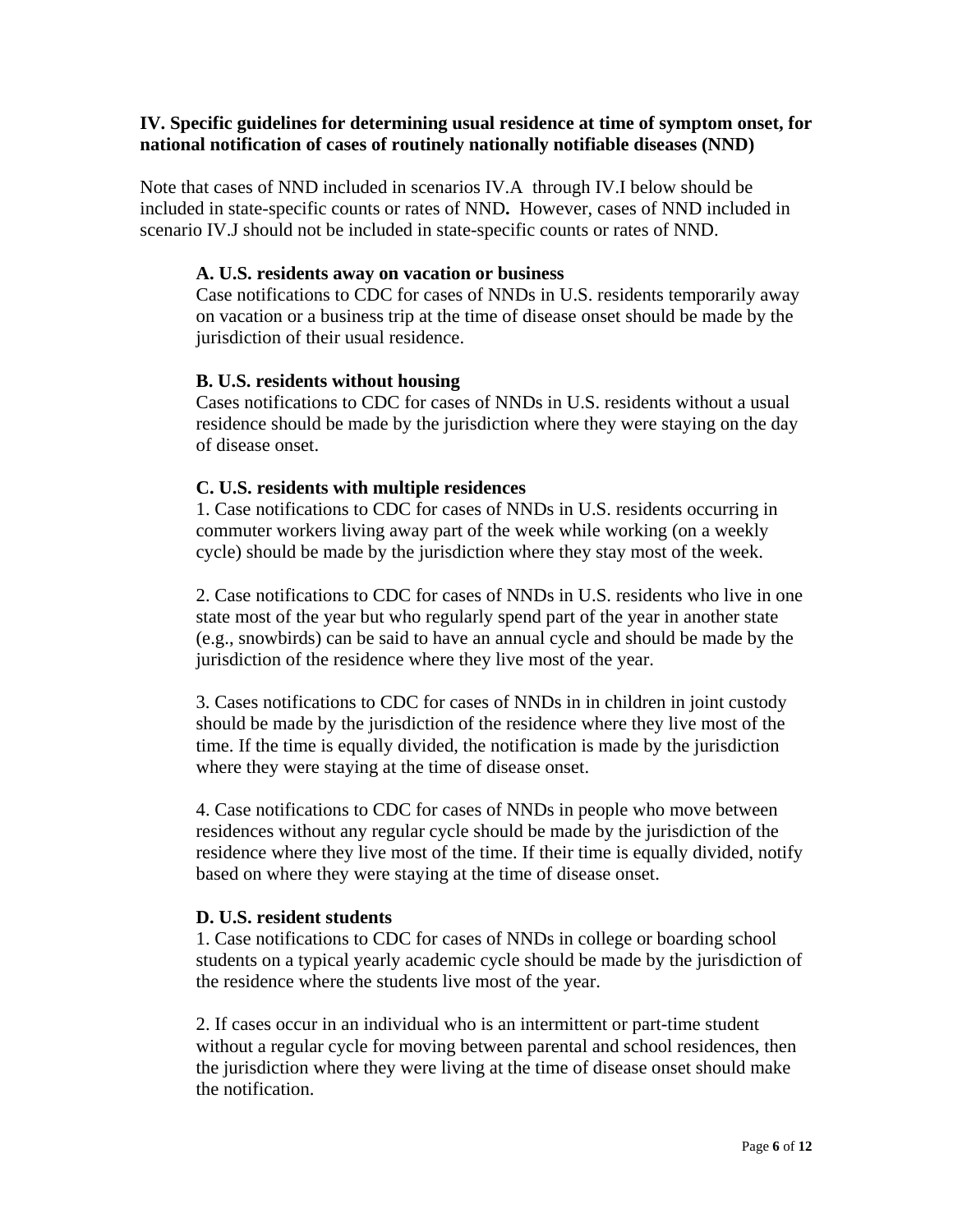## **E. U.S. resident live-ins**

Case notifications to CDC for cases of NNDs in foster children should be made by the jurisdiction where the children were living at the time of disease onset.

## **F. Military or merchant marine personnel in the U.S.**

1. Case notifications to CDC for cases of NNDs in people in the military residing in the United States should be made by the jurisdiction at the person's usual residence, either on- or off-base.

2. Case notifications to CDC for cases of NNDs in crew members of military vessels with a U.S. homeport should be made by the jurisdiction at the crew member's usual onshore residence if they report one (the place where they live and sleep most of the time when they are onshore); otherwise, at their vessel's homeport.

3. Case notifications to CDC for cases of NNDs in crew members of U.S. flag merchant vessels engaged in inland waterway transportation should be made by the jurisdiction of the crew member's usual onshore residence (the place where they live and sleep most of the time when they are onshore).

4. Case notifications to CDC for cases of NNDs in crew members of U.S. flag merchant vessels docked in a U.S. port or sailing from one U.S. port to another U.S. port should be made by the jurisdiction of the crew member's usual onshore residence if they report one (the place where they live and sleep most of the time when they are onshore). If they have no onshore residence, follow rule IV.B and notify from nearest jurisdiction at the time of illness onset.

# **G. U.S. resident institutionalized persons**

1. Case notifications to CDC for cases of NNDs in U.S. residents who are patients in general hospitals or wards at the time of symptom onset should be made by the jurisdiction of the patient's usual residence (the place where they live and sleep most of the time when they are not hospitalized). Case notifications to CDC for cases of NNDs in newborn babies who have not yet been discharged following delivery should be made by the jurisdiction of the mother's usual residence.

2. In general, case notifications to CDC for cases of NNDs in persons who are institutionalized for indefinite or long-term stays should be made by the jurisdiction of the facility where the people are staying at the time of disease onset.

Examples of such facilities include:

chronic or long-term disease hospitals; hospices; nursing or convalescent homes; inpatient drug/alcohol recovery facilities; homes, schools, hospitals, or wards for the physically handicapped, mentally retarded, or mentally ill; federal and state prisons, jails, detention centers, and halfway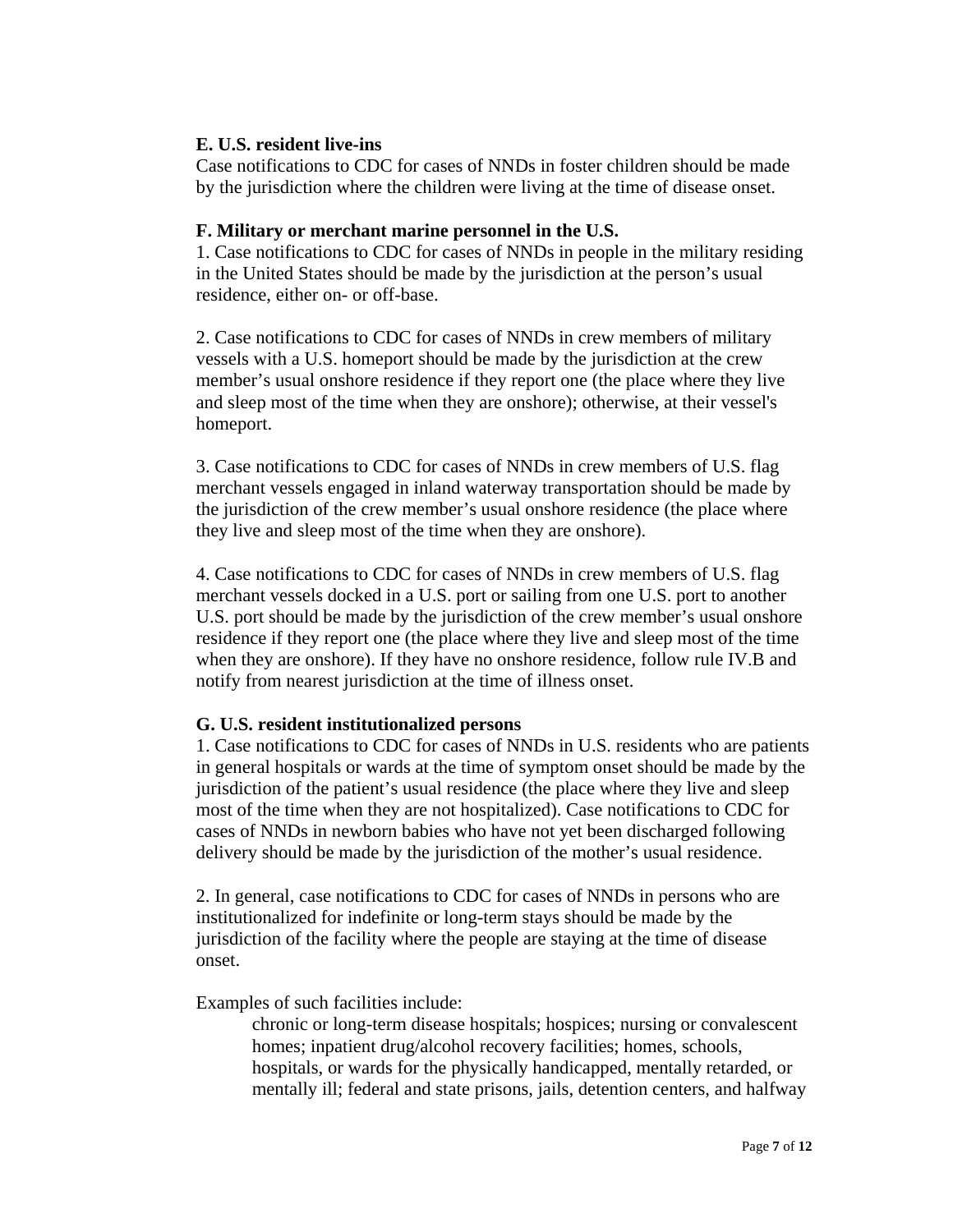houses; orphanages; residential care facilities for neglected or abused children.

3. Case notifications to CDC for cases of NNDs in staff members living in hospitals, nursing homes, prisons, or other institutions should be made by the jurisdiction of the staff member's usual residence (the place where they live and sleep most of the time); otherwise by the jurisdiction where the institution is located.

## **H. U.S. resident foreign citizens**

Case notifications for Individuals, regardless of citizenship, who are diagnosed in the U.S. with a notifiable disease) should be made to CDC.

1. Case notifications to CDC for cases of NNDs in foreign citizens who have established a household or are part of an established household in the U.S., including those here for work or study, should be made by the jurisdiction of their usual residence in the U.S.

2. Case notifications to CDC for cases of NNDs in foreign citizens who live on diplomatic compounds (e.g., embassies, consulates) should be made by the jurisdiction where the facility is located.

# **I. U.S. residents diagnosed in the U.S. but with disease onset outside the U.S. or its overseas territories.**

The case jurisdiction should be based on location of "usual residence" at the time of treatment or care, and the case should be classified as "imported" as defined in Appendix I.

# **J. Non-U.S. residents diagnosed in the U.S.**

National notification for cases diagnosed or treated in the US occurring in persons who are not residents of the United States, regardless of citizenship or immigration status, should be submitted by the jurisdiction that is handling a case report or investigation. When the notification is submitted, the Foreign Residence flag should be set to Yes in the NETSS, NEDSS, or PHIN message to ensure that the case is not included in the state-specific counts or rates of nationally notifiable diseases. See Appendix II.

# **K. Reporting involving U.S. territories and possessions outside the fifty states and D.C.**

See Appendix I.

# **V. Specific guidelines for determining usual residence at time of symptom onset, for national notification of cases of immediately nationally notifiable diseases.**

If the case is of an immediately nationally notifiable disease, initial telephonic notification to CDC should be done by whichever jurisdiction is leading the public health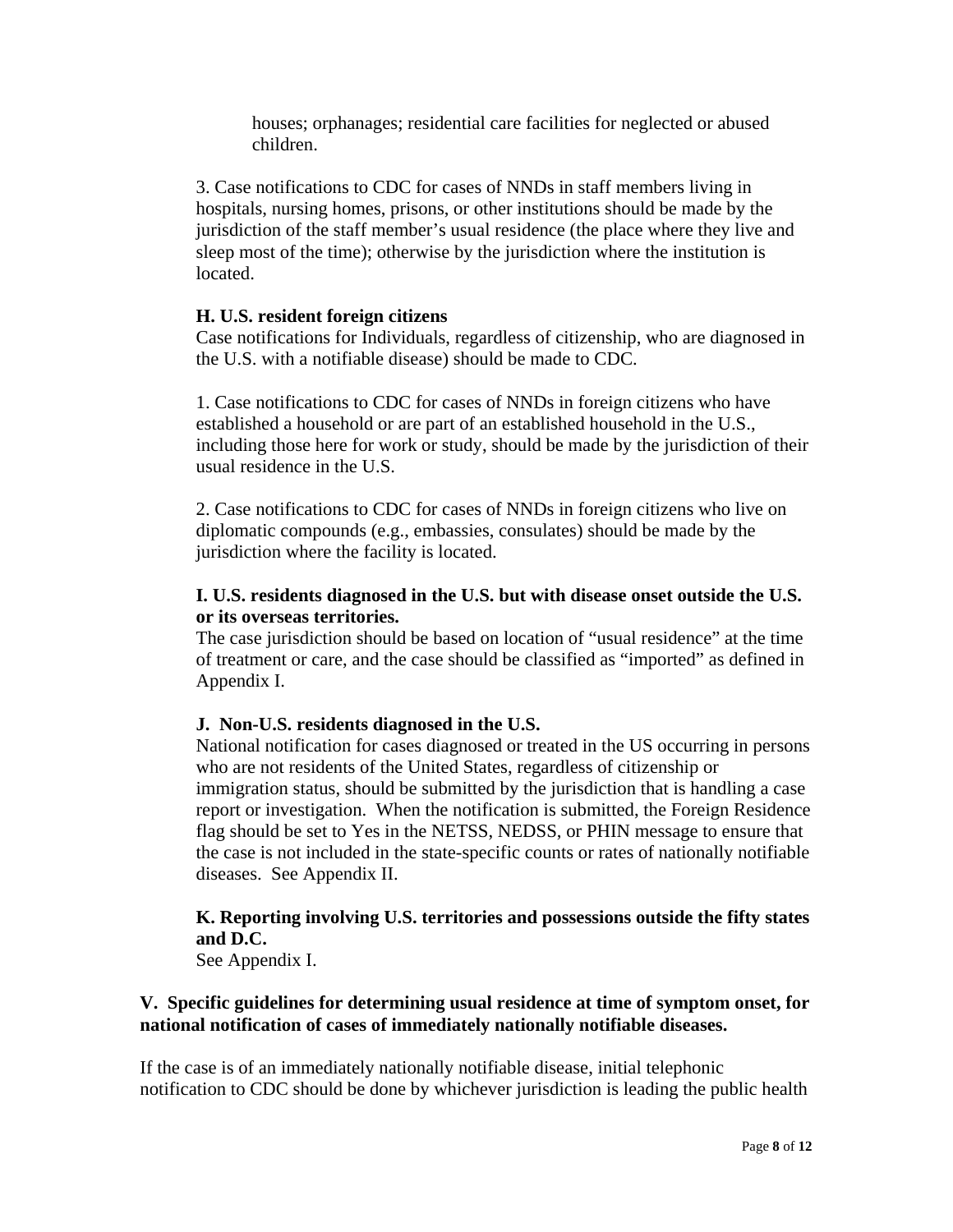response, or by mutual agreement by the state where the person normally resides; but final notification through NETSS or PHIN messaging should occur by the notifying jurisdiction as determined in Section IV above.

## **VI. Resolution of disagreements between states**

When there is disagreement between states regarding who should make a notification for a case, states are encouraged to resolve their disagreement amongst themselves based on the underlying principles contained in these guidelines. If states are unable to come to agreement, Public Health Surveillance Program Office (PHSPO), Office of Surveillance, Epidemiology, and Laboratory Services (OSELS) staff are available to arbitrate the disagreement, and recommend a reporting jurisdiction.

Contact Information: James Buehler, MD Director, Public Health Surveillance Program Office Office of Surveillance, Epidemiology, and Laboratory Services, CDC 1600 Clifton Road Mail Stop E90 jwb2@cdc.gov

## **Appendix I. Clarification of response categories for the** *Imported* **variable based on the NETSS file format and the PHIN Generic Case Notification Message.**

The imported variable should be used in instances when the Ill person is believed to have acquired his or her infection outside the jurisdiction making the notification, based on the usual incubation period for the disease. Below are the current response categories for the *Imported* variable, taken from page 4-12 of the Manual of Procedures for the Reporting of Nationally Notifiable Diseases to CDC, based on the content of the NETSS data file:

## **NETSS** *Imported* **data element:**

**Coding**: Indicates if the case was locally acquired or imported into the state or the US.

## **Values**:

- $1 =$ Indigenous (acquired in U.S. in reporting state)
- $2 =$ International (acquired outside U.S.)
- $3 =$  Out of State (acquired in U.S. but outside the reporting state)
- $9 =$  Unknown

## **Below are the current responses for the NEDSS** *Imported* **data element (INV152)**:

INV152 (Case Disease Imported Code) indicates if the case was locally acquired or imported into the state or the U.S.

Coding Values for INV152: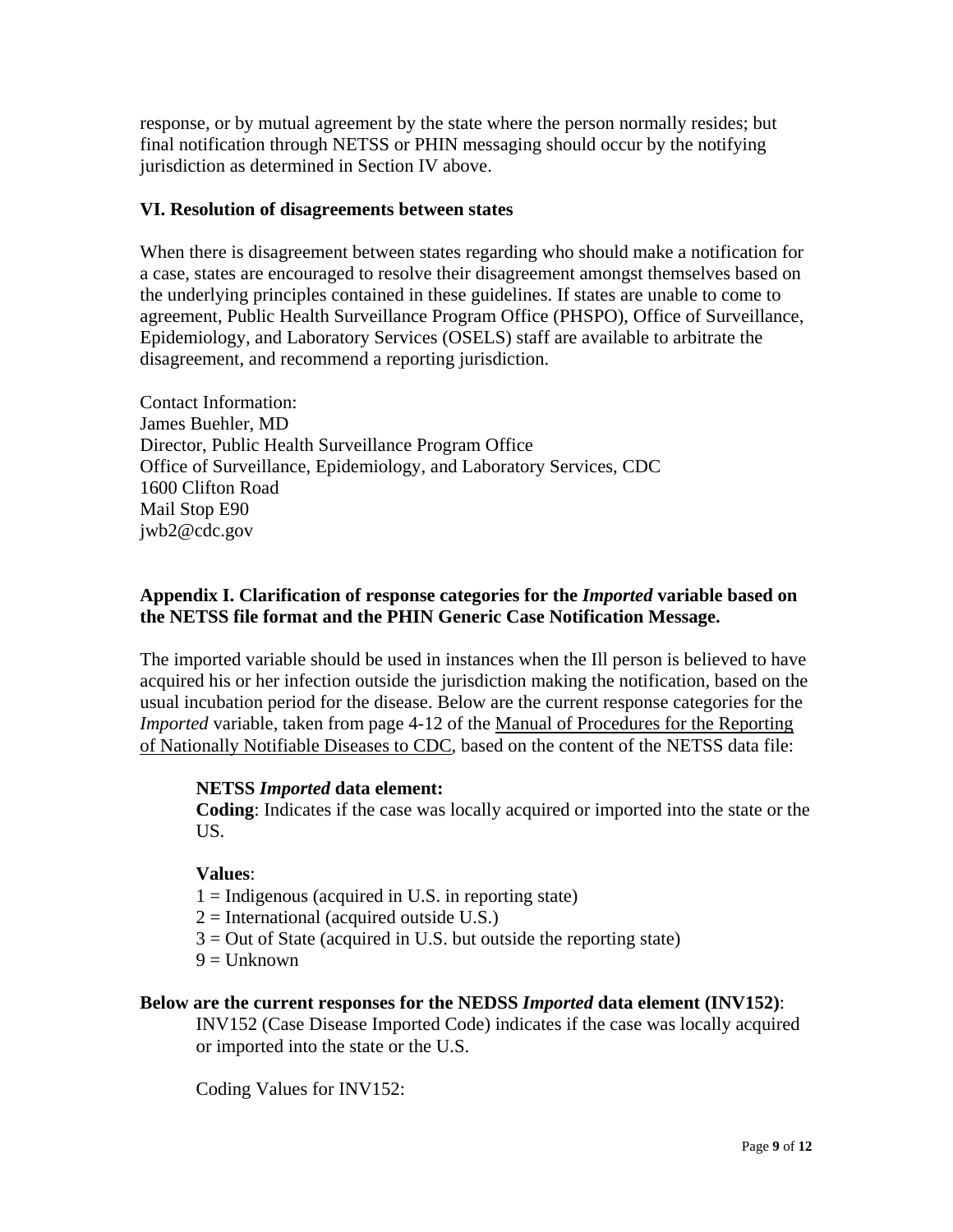| <b>Concept Code</b> | <b>Concept Name</b>         | <b>Preferred Concept Name</b> |
|---------------------|-----------------------------|-------------------------------|
|                     | Indigenous, within          |                               |
| <b>PHC244</b>       | jurisdiction                | Indigenous                    |
| C1512888            | International               | International                 |
|                     | Out of jurisdiction, from   |                               |
|                     | another jurisdiction within |                               |
| <b>PHC245</b>       | state                       | In State, Out of jurisdiction |
| <b>PHC246</b>       | Out of state                | Out of state                  |
| <b>UNK</b>          | Unknown                     | Unknown                       |

Questions have arisen regarding how to categorize cases acquired in U.S. Territories. The following clarification is proposed, which is derived from language in the Code of Federal Regulations related to Foreign Quarantine. U.S. territories include only Puerto Rico, the U.S. Virgin Islands, Guam, American Samoa, the Commonwealth of Northern Mariana Islands, Palau, Marshall Islands, and Federated States of Micronesia. For the purposes of categorizing cases regarding the *Imported* variable, only Puerto Rico and the U.S. Virgin Islands should be considered inside the U.S. The rationale for this is based on regulations for foreign quarantine. All other territories should be considered outside the U.S. Therefore, while the response categories remain the same, the description of values for the *Imported NETSS and NEDSS* variables should be amended to read:

Amended description of values for the NETSS *Imported* variable:

 $1 =$ Indigenous (acquired in state or territory reporting the case)

2 = International (acquired outside U.S. [i.e. outside 50 states, District of Columbia, Puerto Rico, and the U.S. Virgin Islands]). This includes cases imported to the U.S. from the U.S. overseas territories of Guam, American Samoa, Commonwealth of Northern Mariana Islands, Palau, Marshall Islands, and Federated States of Micronesia.

3 = Out of State (acquired in U.S. [i.e. in 50 states, District of Columbia, Puerto Rico, or the U.S. Virgin Islands] but outside the reporting state).

 $9 =$  Unknown

Note: Citizenship or immigration status of the patient has no bearing on the coding of the Imported variable.

Amended description of the values for the NEDSS Imported variable (INV152):

PHC244 = Indigenous, within jurisdiction (acquired in state or territory reporting the case)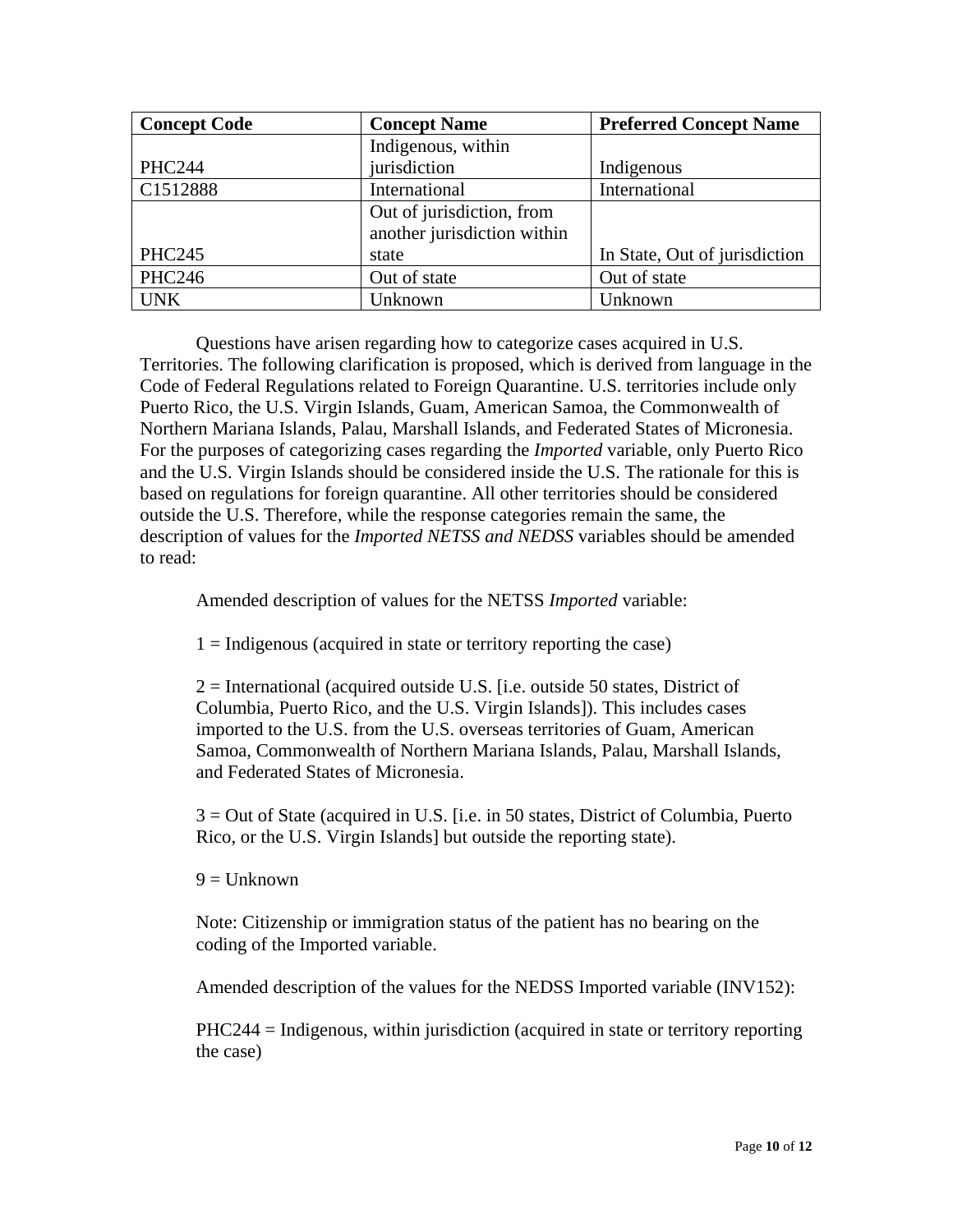C1512888 = International (acquired outside U.S. [i.e. outside 50 states, District of Columbia, Puerto Rico, and the U.S. Virgin Islands]). This includes cases imported to the U.S. from the U.S. overseas territories of Guam, American Samoa, Commonwealth of Northern Mariana Islands, Palau, Marshall Islands, and Federated States of Micronesia.

PHC245 = Out of jurisdiction, from another jurisdiction within state (acquired in state or territory reporting the case)

PHC246 = Out of state (acquired in U.S. [i.e. in 50 states, District of Columbia, Puerto Rico, or the U.S. Virgin Islands] but outside the reporting state)

| <b>Location Infection Acquired</b>                                                                                                                                                                 | <b>Location Reporting Case</b>                                                                                                                                                                                                        | <b>Value for Imported</b><br><b>Variable</b> |
|----------------------------------------------------------------------------------------------------------------------------------------------------------------------------------------------------|---------------------------------------------------------------------------------------------------------------------------------------------------------------------------------------------------------------------------------------|----------------------------------------------|
| In any state (including District)<br>of Columbia, Puerto Rico, or<br>the U.S. Virgin Islands)                                                                                                      | In the same state as infection<br>acquired (including District of<br>Columbia, Puerto Rico, or the<br>U.S. Virgin Islands)                                                                                                            | $1 = Indigenous$                             |
| In any state (including District)<br>of Columbia, Puerto Rico, or<br>the U.S. Virgin Islands)                                                                                                      | In a different state as infection<br>acquired (including District of<br>Columbia, Puerto Rico, or the<br>U.S. Virgin Islands)                                                                                                         | $3 = Out of State$                           |
| In a U.S. overseas territory<br>(including Guam, American<br>Samoa, the Commonwealth of<br>Northern Mariana Islands,<br>Palau, Marshall Islands, and<br><b>Federated States of</b><br>Micronesia.) | In the same U.S. overseas<br>territory as infection acquired<br>(including Guam, American<br>Samoa, the Commonwealth<br>of Northern Mariana Islands,<br>Palau, Marshall Islands, and<br><b>Federated States of</b><br>Micronesia.)    | $1 = Indigenous$                             |
| In a U.S. overseas territory<br>(including Guam, American<br>Samoa, the Commonwealth of<br>Northern Mariana Islands,<br>Palau, Marshall Islands, and<br><b>Federated States of</b><br>Micronesia.) | In a different U.S. overseas<br>territory as infection acquired<br>(including Guam, American<br>Samoa, the Commonwealth of<br>Northern Mariana Islands,<br>Palau, Marshall Islands, and<br><b>Federated States of</b><br>Micronesia.) | $2 = International$                          |

The following chart is intended to further assist in classifying individuals with respect to the imported variable.